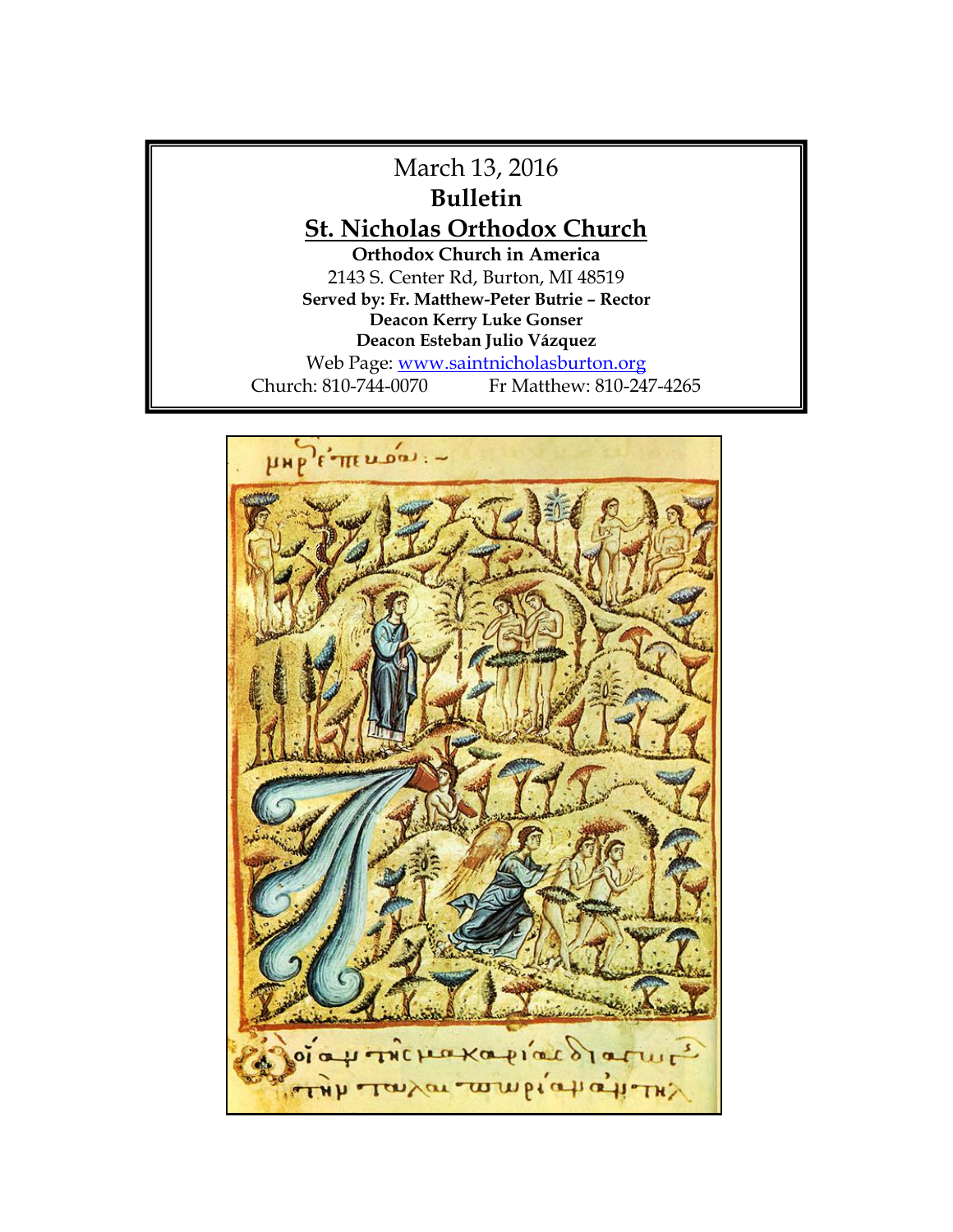**SUNDAY, MARCH 13, 2016 SUNDAY OF CHEESEFARE — Tone 8. Forgiveness Sunday. The Expulsion of Adam from Paradise**. **Translation of the relics of St. Nicephorus, Patriarch of Constantinople (846). Martyr Sabinus (Abibus) of Egypt (287). Martyrs Africanus, Publius and Terence, of Carthage (3rd c.). Martyr Alexander of Macedonia (305-311). Martyr Christina of Persia (4th c.). Ven. Aninas of the Euphrates.**

## **TROPARIA**

**(Tone 8)** Thou didst descend from on high, O Merciful One! Thou didst accept the three day burial to free us from our sufferings! O Lord, our Life and Resurrection: glory to Thee!

**(Tone 4)** In truth you were revealed to your flock as a rule of faith, a model of meekness, and teacher of abstinence, so you won the heights by humility, and riches by poverty, O Holy Father Nicholas, intercede with Christ God to save our souls.

## **KONTAKION**

**(Tone 4)** Now the season of virtues has come, and the Judge is at the door. Let us not hold back with a darkened face, but offering tears, contrition and giving of alms let us keep the fast, and let us cry: Our sins are more in number than the sands of the sea, but forgive each of us, that we may receive an incorruptible crown, O Savior of all!

#### *The Prokeimenon in the Eighth Tone:* **Pray and make your vows / before the Lord our God!** *v.* **In Judah God is known; His name is great in Israel.**

#### **THE READING FROM THE EPISTLE OF THE HOLY APOSTLE PAUL TO THE ROMANS (13:11 - 14:4)**

Brethren: you know what hour it is, how it is full time now for you to wake from sleep. For salvation is nearer to us now than when we first believed; the night is far gone, the day is at hand. Let us then cast off the works of darkness and put on the armor of light; let us conduct ourselves becomingly as in the day, not in reveling and drunkenness, not in debauchery and licentiousness, not in quarreling and jealousy. But put on the Lord Jesus Christ, and make no provision for the flesh, to gratify its desires. As for the man who is weak in faith, welcome him, but not for disputes over opinions. One believes he may eat anything, while the weak man eats only vegetables. Let not him who eats despise him who abstains, and let not him who abstains pass judgment on him who eats; for God has welcomed him. Who are you to pass judgment on the servant of another? It is before his own master that he stands or falls. And he will be upheld, for the Master is able to make him stand.

## *Alleluia, Tone 6*

**v. It is good to give thanks to the Lord, to sing praises to Thy Name, O Most High.**

**v. To declare Thy mercy in the morning, and Thy truth by night.**

## **THE HOLY GOSPEL ACCORDING TO ST MATTHEW (6:14-21)**

The Lord said: "For if you forgive men their trespasses, your heavenly Father also will forgive you; but if you do not forgive men their trespasses, neither will your Father forgive your trespasses. And when you fast, do not look dismal, like the hypocrites, for they disfigure their faces that their fasting may be seen by men. Truly, I say to you, they have received their reward. But when you fast, anoint your head and wash your face, that your fasting may not be seen by men but by your Father who is in secret; and your Father who sees in secret will reward you. Do not lay up for yourselves treasures on earth, where moth and rust consume and where thieves break in and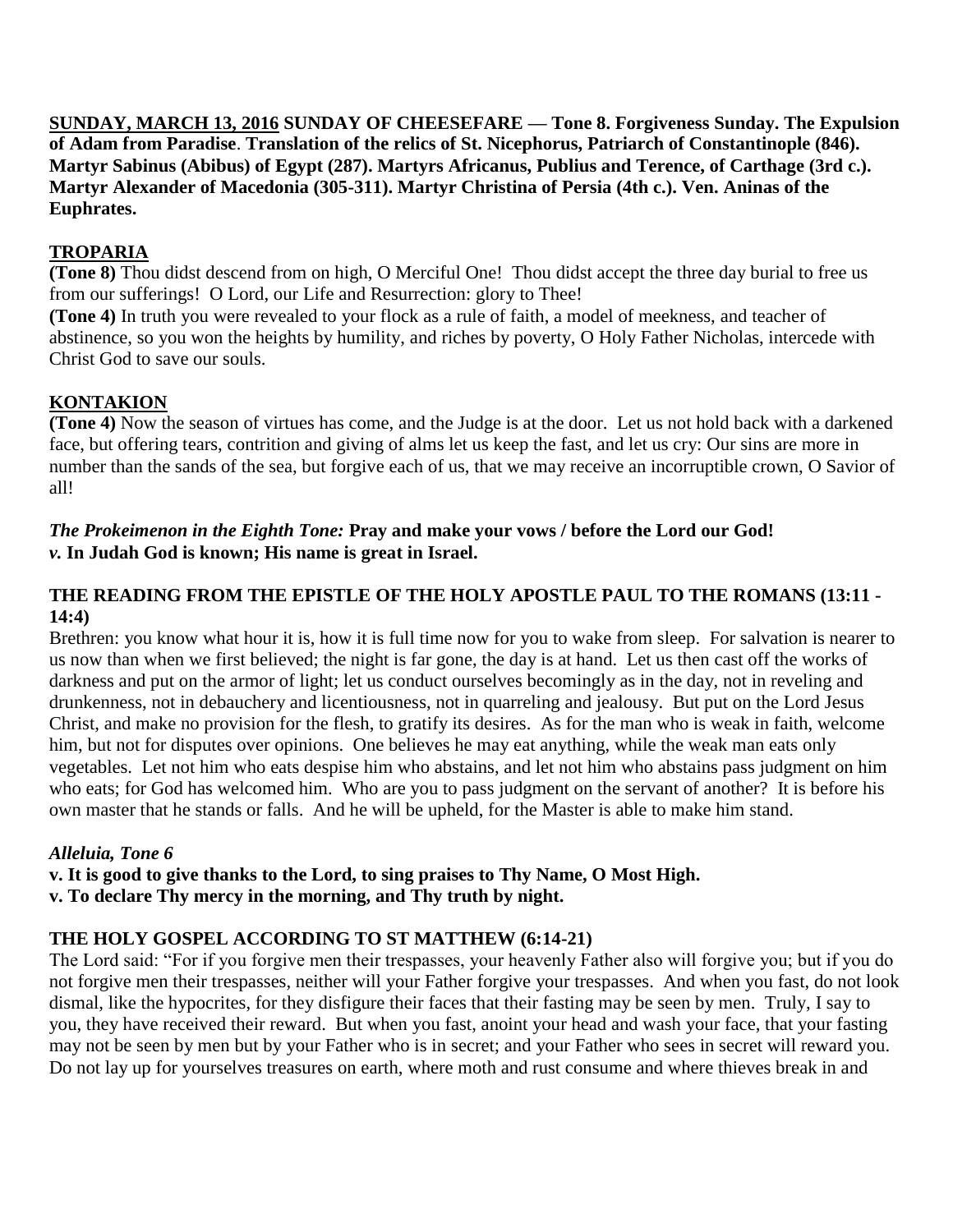steal, but lay up for yourselves treasures in heaven, where neither moth nor rust consumes and where thieves do not break in and steal. For where your treasure is, there will your heart be also."

#### **COMMUNION HYMN**

Praise the Lord from the heavens, praise Him in the highest! Alleluia! Alleluia! Alleluia!

#### **Sunday of Cheesefare: Expulsion of Adam from Paradise**

As we begin the Great Fast, the Church reminds us of Adam's expulsion from Paradise. God commanded Adam to fast (Gen. 2:16), but he did not obey. Because of their disobedience, Adam and Eve were cast out of Eden and lost the life of blessedness, knowledge of God, and communion with Him, for which they were created. Both they and their descendents became heirs of death and corruption.

Let us consider the benefits of fasting, the consequences of disobedience, and recall our fallen state. Today we are invited to cleanse ourselves of evil through fasting and obedience to God. Our fasting should not be a negative thing, a mere abstention from certain foods. It is an opportunity to free ourselves from the sinful desires and urges of our fallen nature, and to nourish our souls with prayer, repentance, to participate in church services, and partake of the life-giving Mysteries of Christ.

At Forgiveness Vespers we sing: "Let us begin the time of fasting in light, preparing ourselves for spiritual efforts. Let us purify our soul, let us purify our body. As we abstain from food, let us abstain from all passion and enjoy the virtues of the spirit...

#### *Kontakion — Tone 6*

Master, Teacher of wisdom, / Bestower of virtue, / you teach the thoughtless and protect the poor: / Strengthen and enlighten my heart. / Word of the Father, / let me not restrain my mouth from crying to you: / Have mercy on me, a transgressor, / O merciful Lord!

March 13, 2016



## **CANDLE INTENTIONS FOR THE HEALTH AND BLESSINGS OF**

| God's Blessings and continued good health for Megan Krigner on her 18 <sup>th</sup> birthday Mom, Dad & Danny<br>Fr. Joe, Fr. Moses, Fr. Lavrenty, Deacon Anthony, Aaron, Anna, Gloria, Laurie,<br>Walt & Zina, Dorothy, Ruth, Jeanette, Reggie, Stojan & Mira, Bosa, Joseph, Helen, |  |
|--------------------------------------------------------------------------------------------------------------------------------------------------------------------------------------------------------------------------------------------------------------------------------------|--|
|                                                                                                                                                                                                                                                                                      |  |
|                                                                                                                                                                                                                                                                                      |  |
|                                                                                                                                                                                                                                                                                      |  |
|                                                                                                                                                                                                                                                                                      |  |
|                                                                                                                                                                                                                                                                                      |  |
|                                                                                                                                                                                                                                                                                      |  |
|                                                                                                                                                                                                                                                                                      |  |
|                                                                                                                                                                                                                                                                                      |  |
|                                                                                                                                                                                                                                                                                      |  |
|                                                                                                                                                                                                                                                                                      |  |
|                                                                                                                                                                                                                                                                                      |  |
|                                                                                                                                                                                                                                                                                      |  |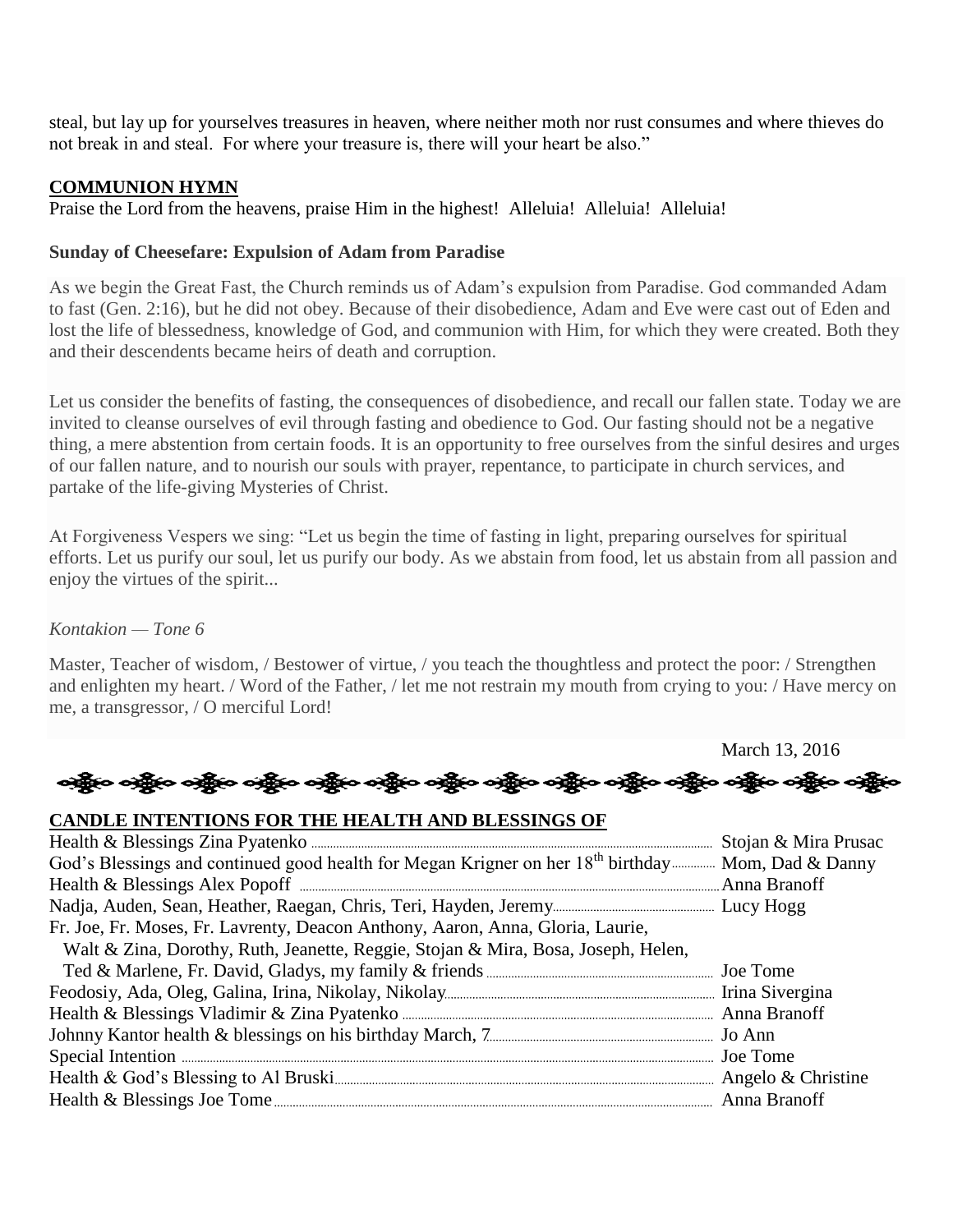# **CANDLE INTENTIONS FOR ALL THOSE IN BLESSED REPOSE**

| <b>ETERNAL LIGHT</b>                         |  |
|----------------------------------------------|--|
| Bogdan Beslach <b>Marshall</b> Janja Beslach |  |

# නමුින නමුින නමුින නමුින නමුින නමුින නමුින නමුින නමුින නමුින නමුින නමුින නමුින

Welcome all of our friends and visitors to St. Nicholas! Please join us for our Cheesefare Luncheon in the parish hall.

**CHEESEFARE LUNCHEON** will be held today following Liturgy. The cost for the meal; \$10 for adults, \$5 for children 12 and under.

**THANK YOU** St. Juliana's would like to thank everyone that stayed for the Meatfare Luncheon last Sunday. Thank you to all that offered their assistance.

# **CHARITY MINISTRIES**

**HOPE IN A BOX** is collecting Feminine Care Products for March. Place the items in the Blue Box in the hall. Catholic Charities Community Closet will distribute the items.

**FOOD DRIVE** Place non-perishable food items in the other blue box in the hall.

## **NORTH END SOUP KITCHEN We serve on Thursday, April 7 from 9 am to 1 pm.**

**SUNDAY OF ORTHODOXY** is next Sunday, March 20 the children of the parish will process around the church with their Icons. If they have an Icon of their Patron Saint, they may bring it or another Icon form home next Sunday to use in the procession. We have Icons to use in the procession if they don't have or should forget their Icon.

**100th ANNIVERSARY BOOKLET AD** forms are available in the parish hall. Also available are sheets that show the exact size of each ad on the reverse side is the cost per ad size. Ad forms are due back April, 30. If you have any questions please see any member of the anniversary committee; Sharon Jernigan, Dorothy Goodman, Lucy Hogg, Cathy Steiner, Eileen Branoff, Linda Branoff, Paul Brayan or Father Matthew.

**PALM SUNDAY BAKE SALE** featuring Sweet Bread, Triangles; Cheese, Leek or Spinach, Piroshki (meat filled), Pierogi (potato filled) and Lamb shaped butter, will be held on Sunday, April 24. The order forms were included in your March bulletin and need to be returned no later than April, 17. See any member of St. Catherine's League to place your order or if you have any questions.